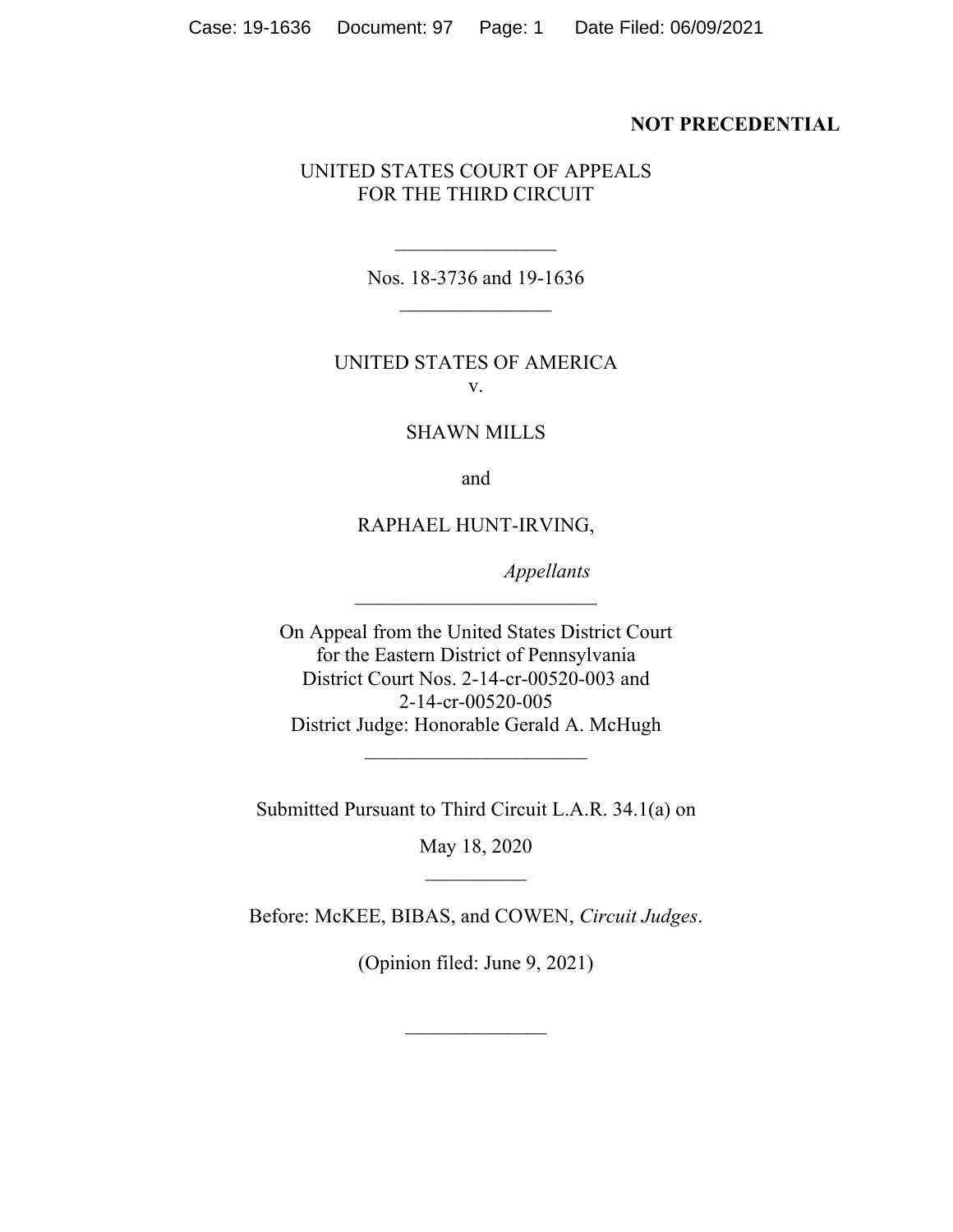## OPINION\*

 $\frac{1}{2}$ 

### McKee, *Circuit Judge.*

Raphael Hunt-Irving and Shawn Mills were jointly tried and convicted of crimes arising from their involvement with a conspiracy to distribute cocaine. Their appeals have been consolidated. Hunt-Irving appeals the denial of his motion to suppress and motion for a new trial. He also argues that his trial counsel was constitutionally ineffective and that he constitutionally cannot be convicted of being a felon-in-possession of the firearm that he possessed. The latter claim is based upon his assertion that his prior felony conviction is not sufficient to disqualify him from owning a firearm.

Shawn Mills challenges the sufficiency of the evidence supporting his conviction and the exclusion of his expert's testimony. For the reasons that follow, we will affirm the District Court's judgments for both defendants.<sup>1</sup>

**I.** 

**A.**

<sup>\*</sup> This disposition is not an opinion of the full Court and under I.O.P. 5.7 does not constitute binding precedent.

<sup>&</sup>lt;sup>1</sup> The district court had jurisdiction over the case pursuant to 18 U.S.C. § 3231. We have jurisdiction under 28 U.S.C. § 1291.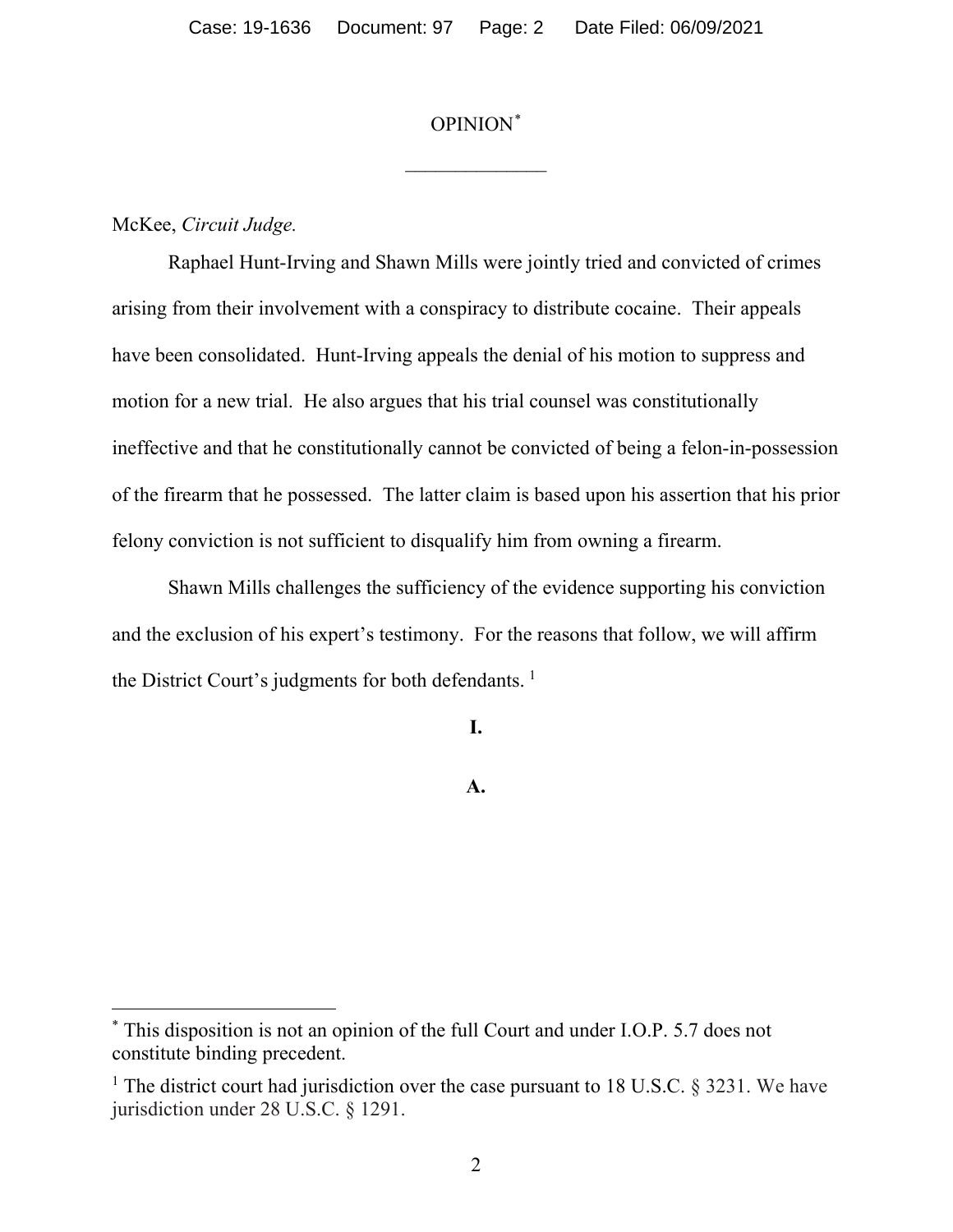Hunt-Irving argues that the protective sweep that the agents performed violated the limitations the Supreme Court imposed in *Maryland v. Buie*. <sup>2</sup> Although the government argues that this aspect of Hunt-Irving's Fourth Amendment claim has been waived because it was not raised before trial, the District Court correctly concluded that this argument was, at least arguably, subsumed in Hunt-Irving's suppression hearing.<sup>3</sup> The District Court's analysis is a careful parsing of Hunt-Irving's pretrial suppression hearing and a very good explanation of why any violation of *Buie* would not entitle Hunt-Irving to relief*,* even if that claim was preserved. Hunt-Irving asks for the physical evidence seized from his home to be suppressed. However, the AK-47 was not discovered as a result of the protective sweep. Rather, it was discovered as a result of Hunt-Irving's telling the agents that he had "a hunting rifle" in the closet, when the agents asked if he had any weapons in the house.<sup>4</sup> Moreover, as the District Court

<sup>&</sup>lt;sup>2</sup> 494 U.S. 325 (1990). We review the factual findings the court made in its suppression rulings for clear error, and we afford de novo review to the court's legal rulings. *United States v. Goldstein*, 914 F.3d 200, 203 n.15 (3d Cir. 2019) (internal quotation marks omitted). We review the denial of a motion for a new trial pursuant to Rule 33 for abuse of discretion. *United States v. Silveus*, 542 F.3d 993, 1005 (3d Cir. 2008).

<sup>&</sup>lt;sup>3</sup> We agree with the District Court's conclusion that the argument was not waived. Although Hunt-Irving did not raise this argument in his motion to suppress, he did raise the argument in the suppression hearing. At the suppression hearing, he stated, "I think they can secure the weapon, but I don't think that that gives them probable cause to do anything else. I mean I think the fact they're saying, hey, we discovered a weapon in the house and because we discovered the weapon, we now -- we now have some reason to search for what?" App. 313. These statements mirror his appellate argument, that the sweep lasted for too long and reached areas too far away from the area of arrest under *Buie*. The same facts and law underlie both.

<sup>&</sup>lt;sup>4</sup> App. 17. The District Court didn't address the AK-47 because it thought Mills was not challenging that evidence, though on appeal, Mills claims that the District Court misunderstood his argument.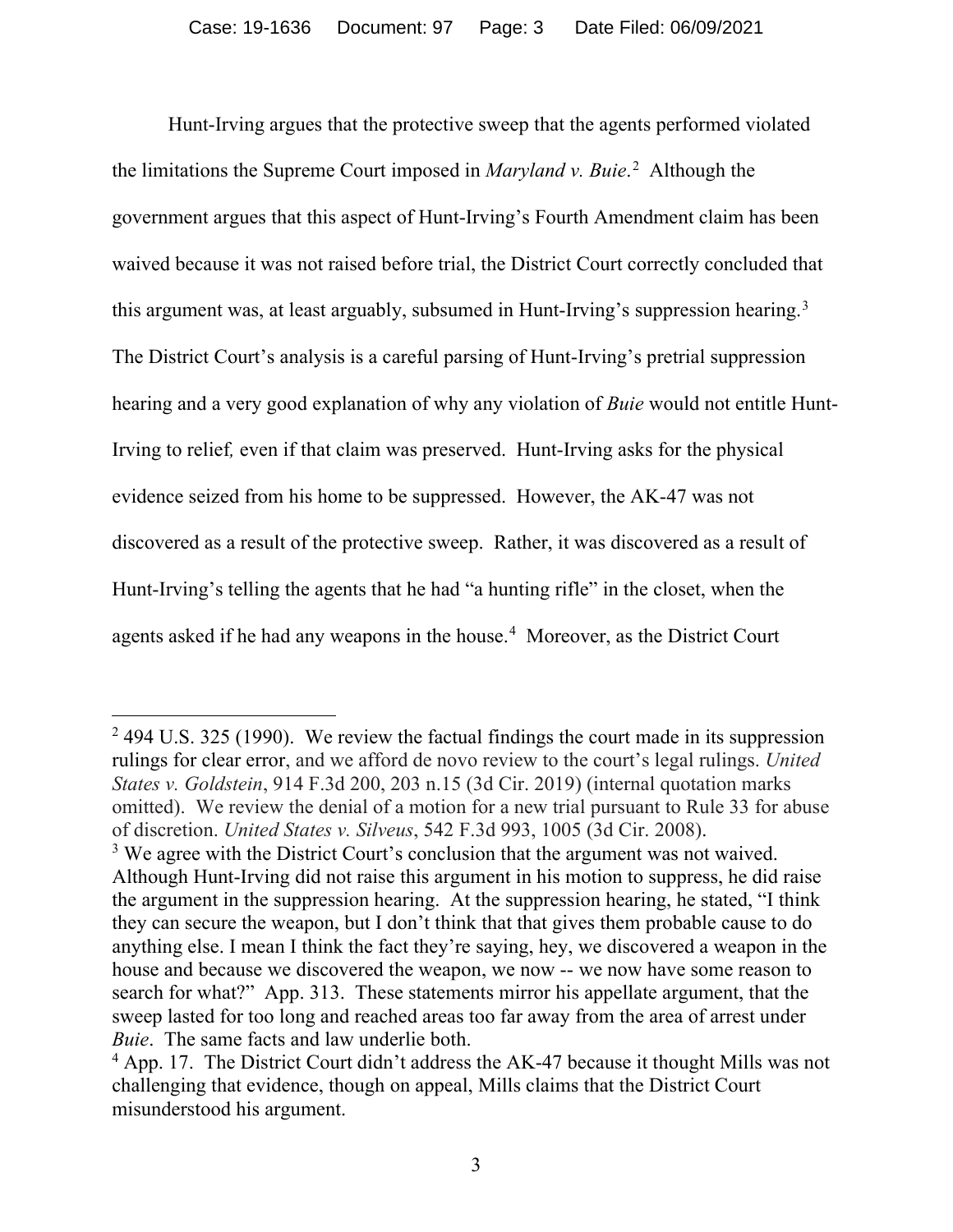explains in its thorough and well-reasoned opinion, the scale, the cash, and the handgun were not recovered as a part of the sweep. We will affirm the Court's rejection of Hunt-Irving's challenge to the sweep substantially for the reasons set forth by the District Court.

Hunt-Irvington next argues that this search tainted his subsequent consent to a search of the second floor, and, as a result, all fruits of that search should be suppressed under the exclusionary rule and the test set forth in *Brown v. Illinois*. <sup>5</sup> The District Court readily rejected that claim, and we agree. The protective sweep was irrelevant to his consent to search.

#### **B.**

Hunt-Irving argues that his attorney rendered ineffective assistance by conceding the existence of the rifle upstairs because it was not supported by a reasonable strategy. However, ordinarily, we defer issues of ineffective assistance of counsel to a collateral attack rather than reviewing them on direct appeal, unless the record is sufficient to allow a ruling on the issue.<sup>6</sup> Here, as described in *Massaro*, the record from the suppression hearing was "not developed precisely for the object of litigating or preserving the claim," and while it does "reflect the action taken by counsel [it does] not [reflect] the reasons for it."<sup>7</sup> Thus, we will deny Thornton's claim of ineffective assistance of counsel without

<sup>5</sup> 422 U.S. 590 (1975).

<sup>6</sup> *Massaro v. United States*, 538 U.S. 500, 503-04 (2003); *United States v. Thornton*, 327 F.3d 268, 271-72 (3d Cir. 2003).

<sup>7</sup> *Massaro*, 538 U.S. at 505.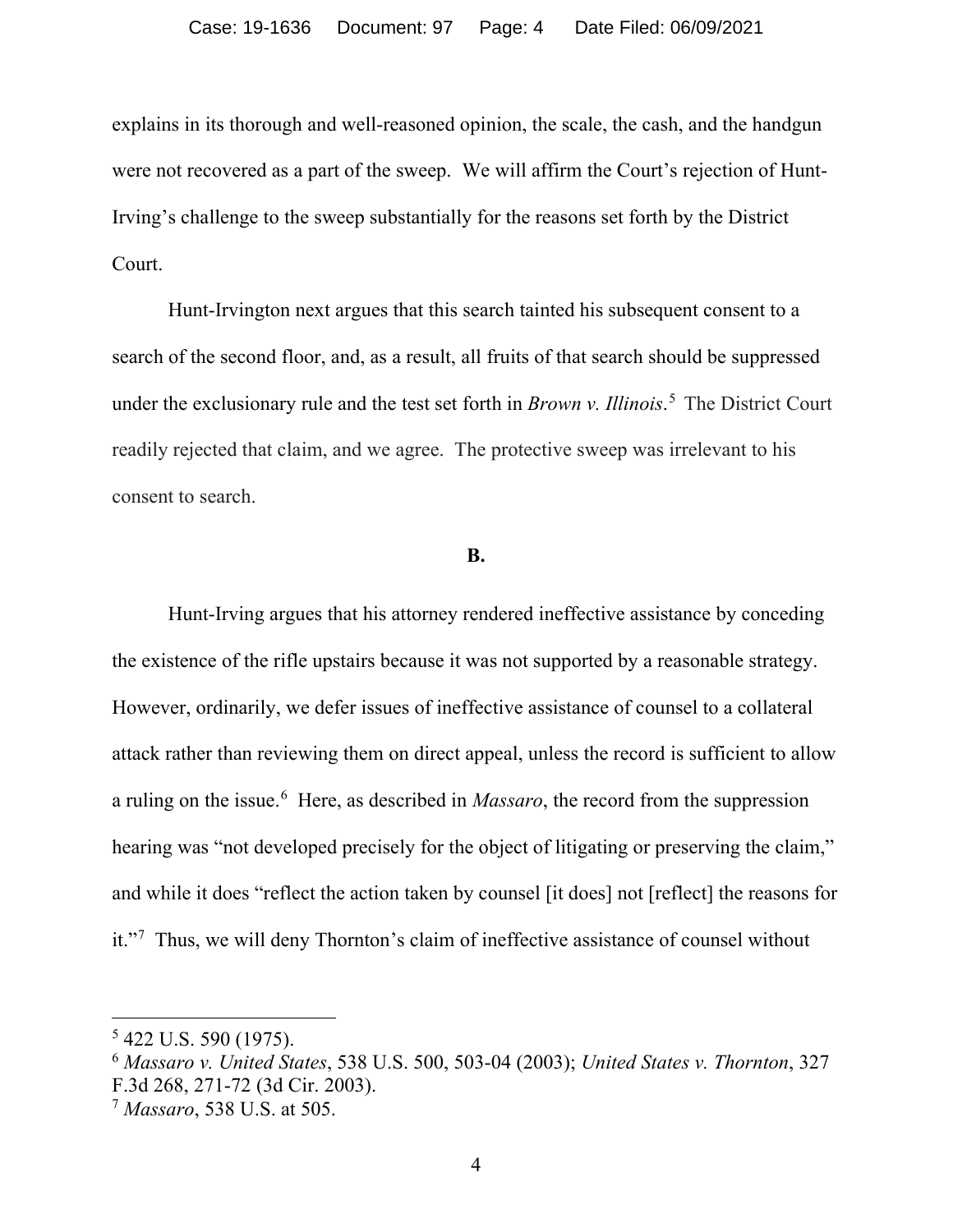prejudice to his right to raise this claim on a collateral attack brought pursuant to 28 U.S.C. § 2255.

# **C.**

Hunt-Irving's final argument is that applying the weapons disenfranchisement contained in 18 U.S.C.  $\S 922(g)(1)$  to him violates his Second Amendment rights because of the nature of his prior convictions. He was previously convicted of tampering with public records with the intent to defraud, in violation of 18 Pa. Cons. Stat. § 4911(a) and (b).

This argument is now foreclosed by our decision in *Folajtar.*<sup>8</sup> We there held that the legislature's designation of an offense as a felony is generally conclusive in determining whether the offense is sufficiently serious to fall outside Second Amendment protections.9 Like Folajtar's crime, Hunt-Irving's predicate convictions include the intent to defraud, and necessarily entail deceit.

### **II.**

#### **A.**

Mills argues that insufficient evidence supported his conviction of conspiracy to possess 500 grams or more of cocaine with the intent to distribute. He contends that the Government failed to establish that he was the one speaking on the wiretap of Co-

<sup>8</sup> *Folajtar v. Att'y Gen.*, 980 F.3d 897 (3d Cir. 2020).

<sup>9</sup> *Id.* at 900.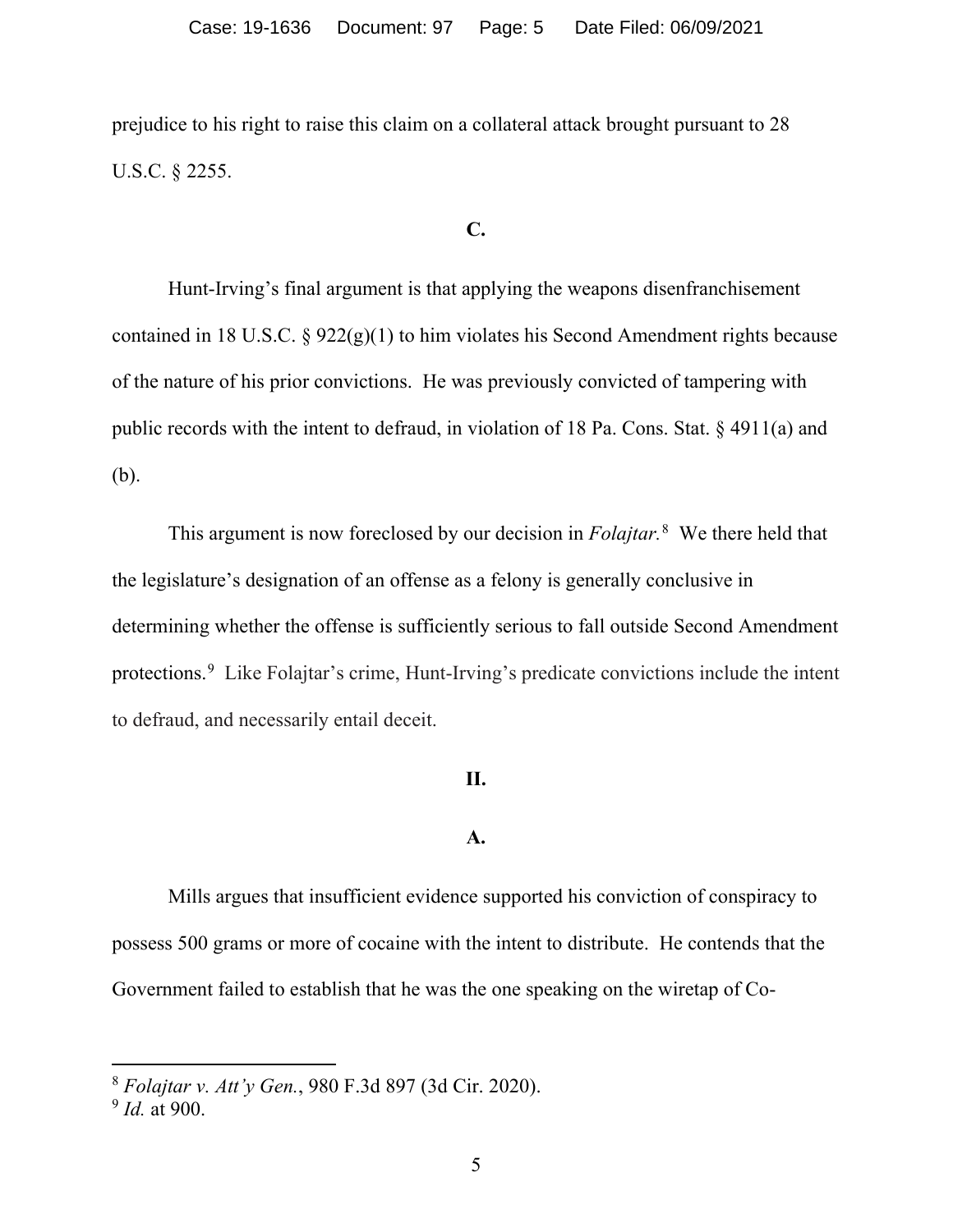Defendant Church's phone. However, there is sufficient evidence to support Mills' conviction under both the deferential standards of Rule 29 and Rule 33.

We exercise plenary review over a district court's denial of a motion for judgment of acquittal based on the sufficiency of the evidence and thus apply the same standard as the District Court.<sup>10</sup> In reviewing a Rule 29 motion, we apply "a particularly deferential standard of review, viewing the record in the light most favorable to the prosecution to determine whether any rational trier of fact could have found proof of guilt beyond a reasonable doubt based on the available evidence."<sup>11</sup> "The verdict must be upheld as long as it does not 'fall below the threshold of bare rationality.'"<sup>12</sup> We review the District Court's denial of a motion for a new trial for abuse of discretion.<sup>13</sup>

Viewing the evidence and reasonable inferences derived therefrom in the light most favorable to the Government, a rational trier of fact could have found Mills participated in the conspiracy. Mills acknowledges that the Government presented evidence that the phone at issue was registered to him at his address, and the individual speaking on the phone was addressed as "Lil Shawn."14 The Government also presented wiretap evidence that Co-Defendant Church needed \$1500 to purchase cocaine and Pinkney, who was charged elsewhere, testified that Mills provided Church with that

<sup>10</sup> *United States v. Silveus*, 542 F.3d 993, 1002 (3d Cir. 2008).

<sup>11</sup> *Id.* (citations omitted).

<sup>12</sup> *United States v. Caraballo-Rodriguez*, 726 F.3d 418, 431 (3d Cir. 2013) (en banc) (quoting *Coleman v. Johnson*, 566 U.S. 650, 656 (2012)).

<sup>13</sup> *Hook v. Ernst & Young*, 28 F.3d 366, 370 (3d Cir. 1994).

<sup>14</sup> Mills Op. Br., 12.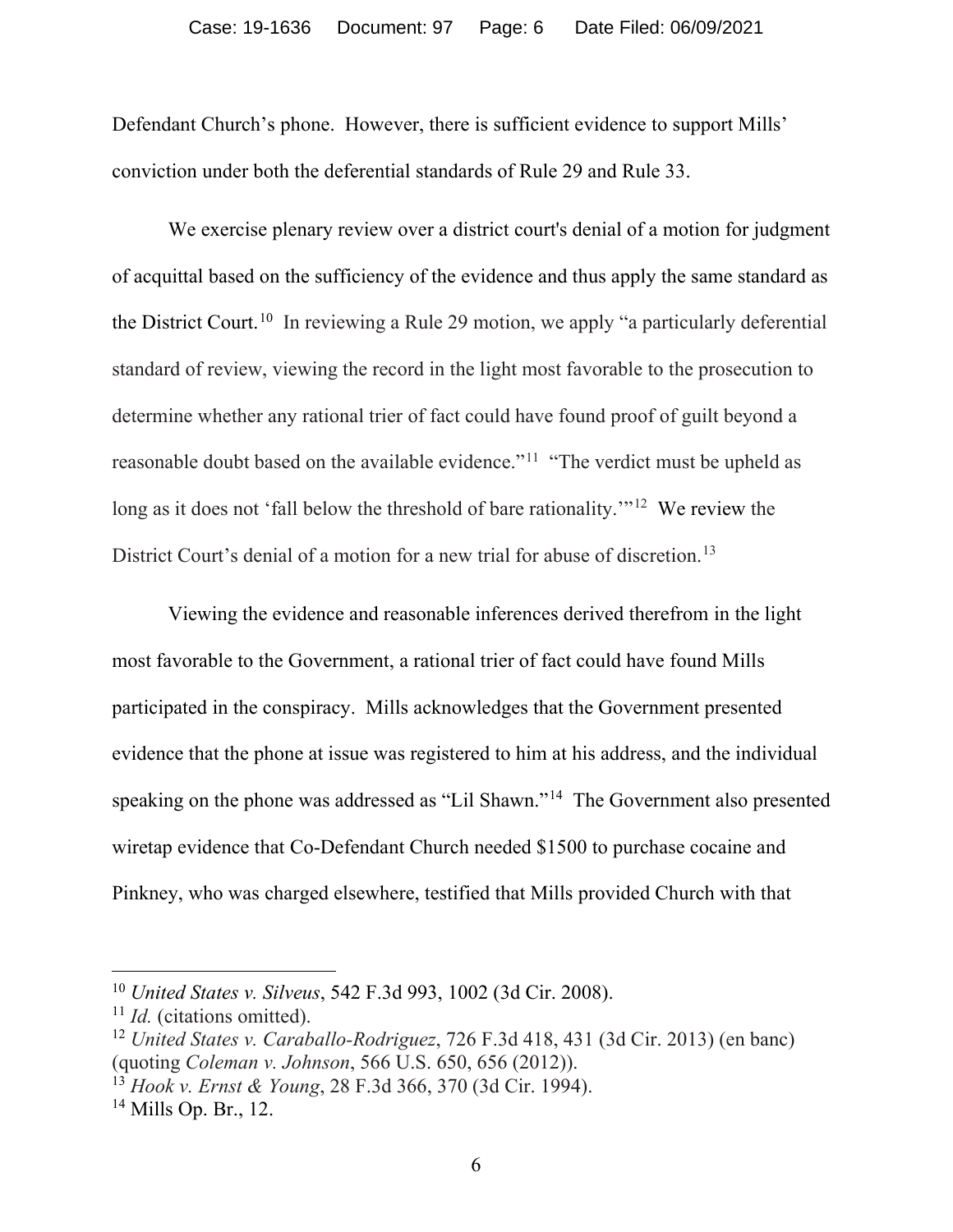amount of money. Thus, the evidence was sufficient, and the District Court did not err in denying Mill's motion for judgment of acquittal, nor did it abuse its discretion by denying Mills a new trial.

#### **B.**

Mills contends that had he been able to present evidence from his forensic expert in voice identification analysis, she would have opined that the voice on the wiretap was not Mills'. We review the District Court's ruling regarding the admissibility of expert testimony for abuse of discretion.<sup>15</sup>

The District Court found the methodology the expert applied could not satisfy *Daubert*. In *Daubert*, the Supreme Court held that scientific expert testimony is admissible only if it is relevant and reliable.16 It identified factors to consider in assessing the reliability of a scientific theory or technique, including "whether the theory or technique has been subjected to peer review and publication" and whether the theory or method has been generally accepted by the scientific community.<sup>17</sup> The District Court relied partly on *United States v. Angleton*, which concluded that the proposed expert testimony on aural spectrographic voice identification failed to meet the *Daubert* standard for reliability.18 Even since *Angleton*, the District Court noted, no federal court has accepted such voice identification evidence. The District Court acknowledged the

<sup>15</sup> *United States v. Mathis*, 264 F.3d 321, 335 (3d Cir. 2001).

<sup>16</sup> *Daubert v. Merrell Dow Pharmaceuticals, Inc.*, 509 U.S. 579 (1993).

<sup>17</sup> *Id.* at 593-94.

<sup>18</sup> 269 F. Supp. 2d 892, 905 (S.D. Tex. 2003).